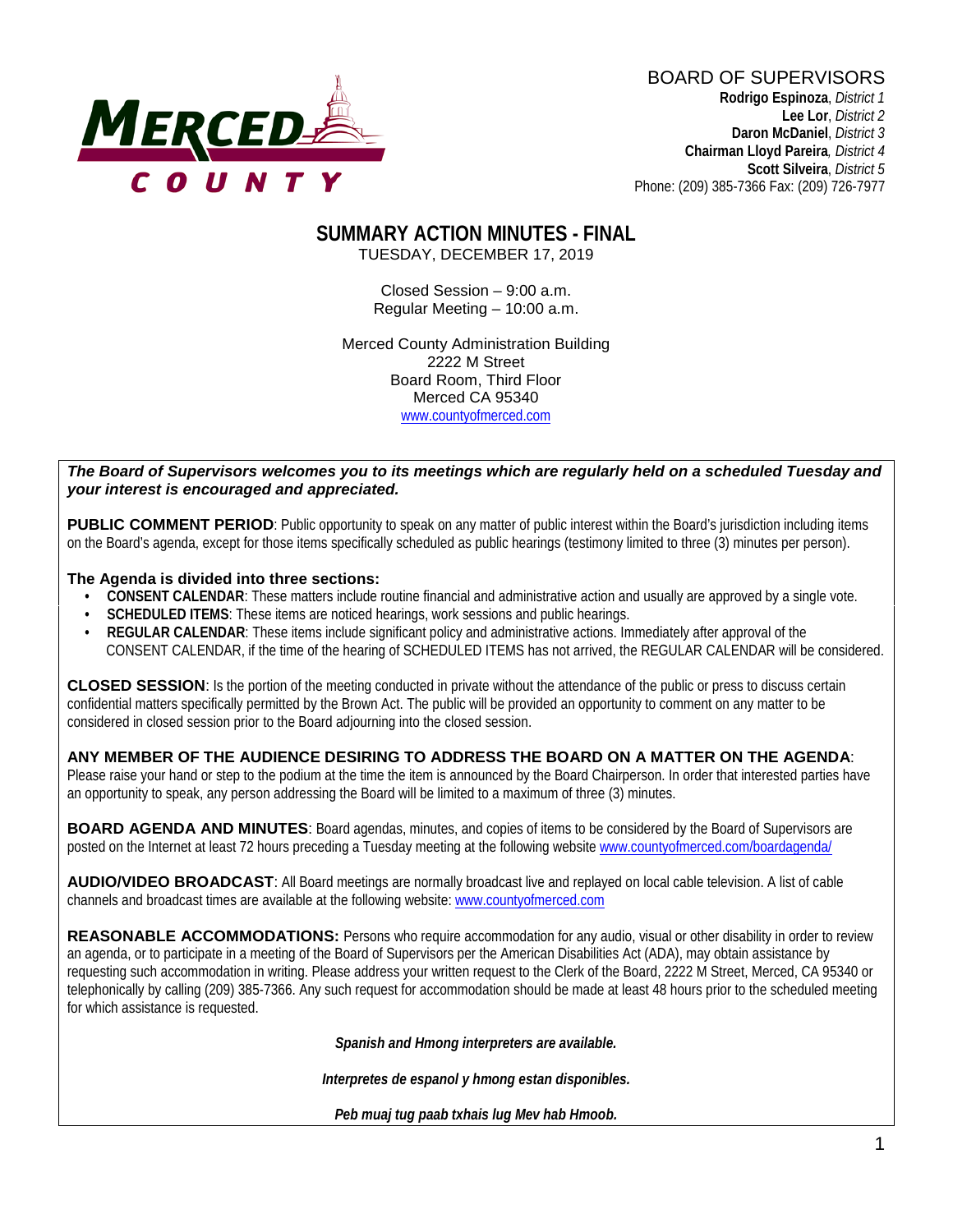#### SCHEDULED ITEMS

#### **9:00 A. M. THE PUBLIC IS INVITED TO SPEAK ON ANY ITEM ON THE AGENDA-TESTIMONY IS LIMITED TO THREE MINUTES PER PERSON**

#### **CLOSED SESSION:**

It is the intention of the Board to meet in Closed Session pursuant to Government Code Section 54947: PUBLIC EMPLOYEE APPOINTMENT, Title: County Counsel.

### **THE BOARD RECESSED AT 9:03 A.M. AND RECONVENED AT 10:00 A.M. WITH ALL MEMBERS PRESENT, AND THE CHAIRMAN ADVISED STAFF WAS GIVEN DIRECTION**

### **GOVERNMENT CODE SECTION 54954.2 COMPLIANCE (LATE AGENDA ITEMS)**

**10:00 A. M. INVOCATION led by Tim Pistoresi, Jesus Saves Men Ministry-Gateway Church/PLEDGE OF ALLEGIANCE**

> **PUBLIC OPPORTUNITY TO SPEAK ON ANY MATTER OF PUBLIC INTEREST WITHIN THE BOARD'S JURISDICTION INCLUDING ITEMS ON THE BOARD'S AGENDA, EXCEPT FOR THOSE ITEMS SPECIFICALLY SCHEDULED AS PUBLIC HEARINGS (TESTIMONY LIMITED TO THREE MINUTES PER PERSON)**

**APPROVAL OF CONSENT AGENDA CALENDAR (ITEMS #1 - 13)**

**PRESENTATION:** 

**PRESENTATION OF SERVICE PIN AWARDS TO LISA CARPENTER, CHILD SUPPORT, 25 YEARS OF SERVICE; DARTINE SOLIS, CHILD SUPPORT, 25 YEARS OF SERVICE; ALICIA DICOCHEA, HUMAN SERVICES AGENCY, 25 YEARS OF SERVICE; RACHEL TORRES, PUBLIC HEALTH, 25 YEARS OF SERVICE; MARK TAYLOR, SHERIFF, 25 YEARS OF SERVICE; JASWANT CHIMA, HUMAN SERVICES AGENCY, 20 YEARS OF SERVICE; KALISA ROCHESTER, PROBATION, 20 YEARS OF SERVICE; CAROLYN STRONG, SHERIFF, 20 YEARS OF SERVICE; JULIE JAMERO-HADA, HUMAN SERVICES AGENCY, 15 YEARS OF SERVICE; MARIE PICKNEY, FIRST FIVE, 15 YEARS OF SERVICE.**

**SUPERVISOR ESPINOZA PRESENTED A SERVICE PIN TO RACHEL TORRES; SUPERVISOR LOR PRESENTED A SERVICE PIN TO DARTINE SOLIS; SHERIFF WARNKE PRESENTED SERVICE PINS TO CAROLYN STRONG AND MARK TAYLOR; SUPERVISOR MCDANIEL PRESENTED SERVICE PINS TO KALISA ROCHESTER, MARIE PICKNEY, JULIE-JAMERO-HADA AND JASWANT CHIMA; SUPERVISOR PAREIRA**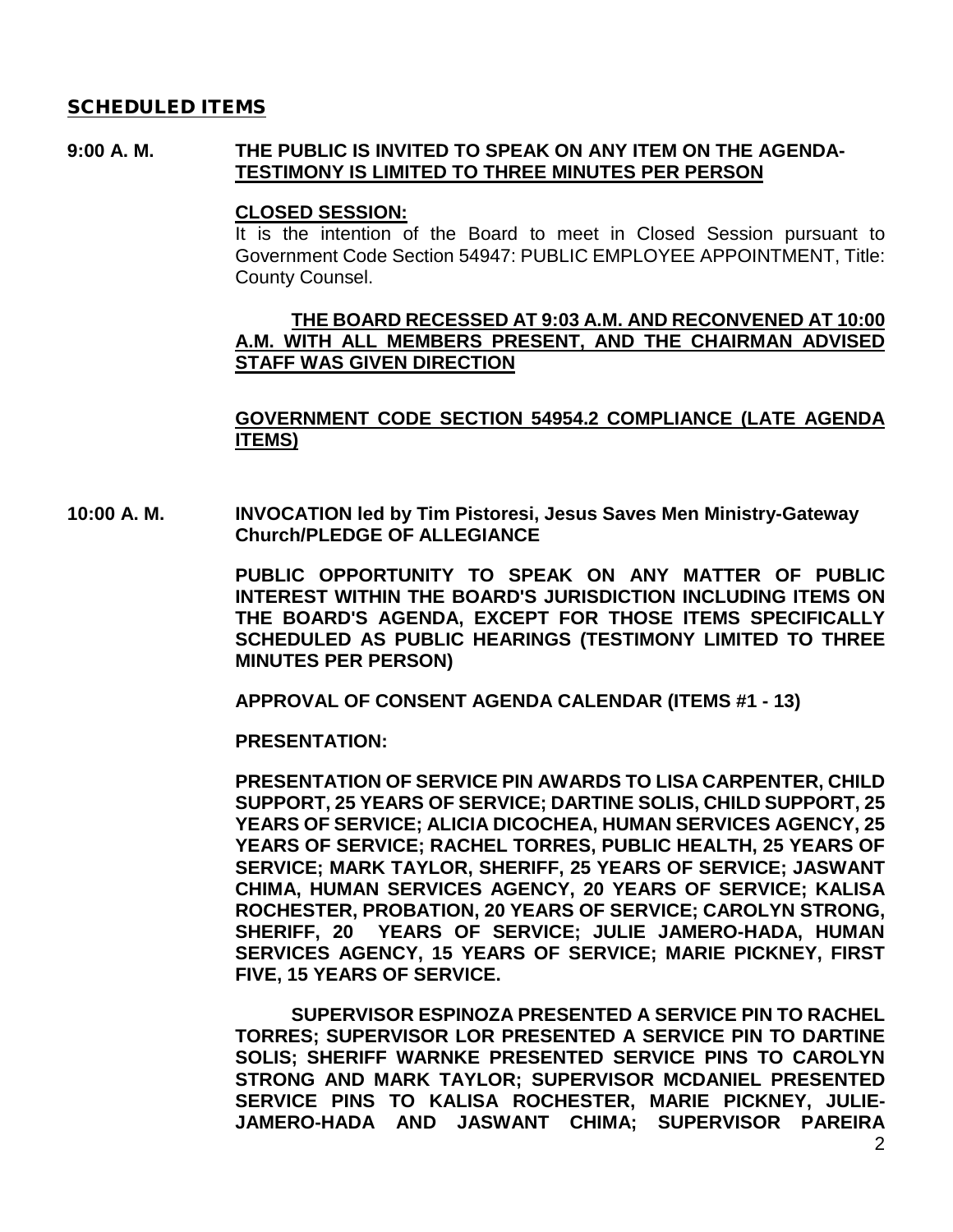### **PRESENTED A SERVICE PIN TO LISA CARPENTER; AND SUPERVISOR SILVEIRA PRESENTED A SERVICE PIN TO ALICIA DICOCHEA. A RECEPTION HONORING THE RECIPIENTS OF SERVICE PINS WAS HELD IN ROOM 310.**

### **SCHEDULED ITEM:**

### **PUBLIC HEALTH - SECOND READING - PROPOSED ORDINANCE**

Conduct a second reading to amend Ordinance No. 1950 - Health Department Fees.

#### **RECOMMENDATION:**

1) Conduct a second reading of the ordinance entitled, "Health Department Fees" Ordinance No. 1950 to revise fees and remove penalties and codify this as Title 9, Health and Safety, Chapter 9.49.020;

2) Waive further reading of the proposed ordinance; and

3) Adopt the proposed ordinance.

### *REVIEW BOARD ORDER – SEE PAGE 9*

### **REPORTS/BOARD DIRECTION**

County Executive Officer, County Counsel, Board of Supervisors Members

## CONSENT CALENDAR (Items # 1-13) **APPROVED AS RECOMMENDED AYES: 1, 3, 4, 5 NOT PRESENT: 2**

#### Public Works

- 1. Approve and authorize the Chairman to sign Amendment Contract No. 2017229 with California Department of Transportation (Caltrans) to the Highway 140 Cooperative Agreement (Caltrans Agreement No. 10-0480) to provide that Caltrans will perform additional structural testing of the Campus Parkway improvements over Highway 140.
- 2. Approve and authorize the Chairman to sign Amendment Contract No. 2018148 with CH2MHILL for the Franklin/Beachwood Flood Risk Reduction Program Feasibility Study.
- 3. Approve and authorize the Chairman to sign Amendment Contract No. 2018047 with California Department of Water Resources for the Franklin-Beachwood Flood Risk Reduction Program Feasibility Study which extends the project schedule and funding agreement.

### **Health**

4. Approve and authorize the Chairman to sign Amendment Contract No. 2019348 with CALSTAR Air Medical, LLC for air ambulance services.

#### Human Services Agency

- 5. Approve and authorize the Chairman to sign Amendment Contract No. 2019190 with Merced County Office of Education for the Emergency Child Care Bridge Program for foster children.
- 6. Proclaim the month of January 2020 as "National Slavery and Human Trafficking Prevention Month" in Merced County.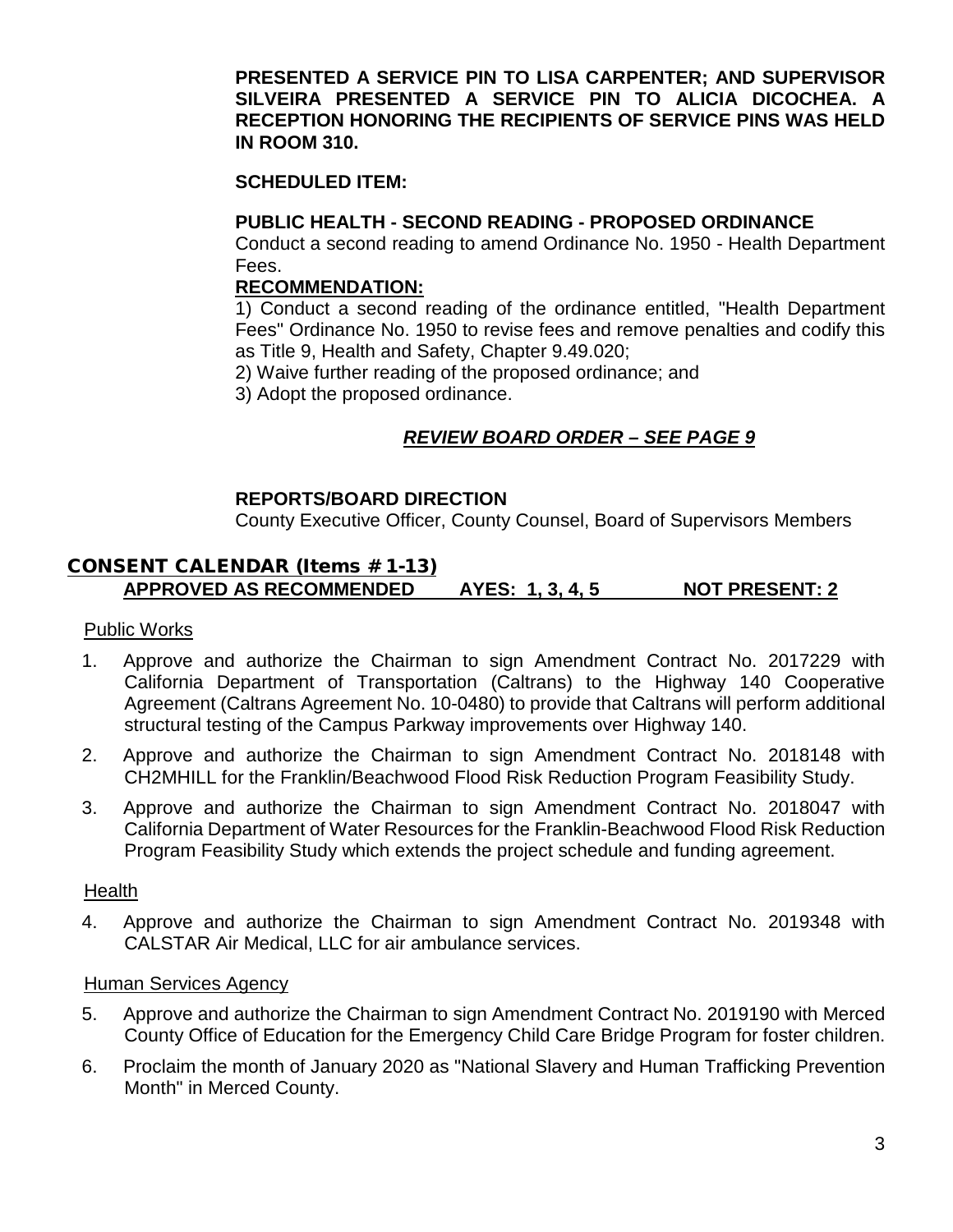# Probation

- 7. Approve and authorize the Chairman to sign Amendment Contract No. 2018031 with Students with Aspiring Goals for Program Provider Facilitation to comply with the Board of State and Community Corrections new special terms and conditions related to services provided under Proposition 47 as well as to update the County insurance clause.
- 8. Approve and authorize the Chairman to sign Amendment Contract No. 2018021 with Students with Aspiring Goals for the Hub Coordinator for the Proposition 47 Grant to comply with the Board of State and Community Corrections new special terms and conditions related to services provided under Proposition 47 as well as an update to the County insurance clause.

### Administrative Services

9. Approve and authorize the Chairman to sign Amendment Contract No. 2016278 with Delta Wireless to provide support for portable and mobile radios utilized by the Sheriff's Office.

### Executive Office

10. Act on Claims for Damages submitted by Walter Hellings III, Javier Arias and Jesus Rivera Moreno as recommended by Risk Management and County Counsel.

### Board Recognition

- 11. Authorize Certificates of Recognition to various individuals in Recognition of Commitment and Dedication in Service as a 4-H Leader.
- 12. Authorize Certificate of Recognition to The Wash Room Laundromat for Grand Opening.
- 13. Authorize Certificate of Recognition to the Family of General Vang Pao in remembrance of his 90th Birthday.

# REGULAR CALENDAR

### BOARD ACTION

### PUBLIC WORKS

14. Adopt the Plans and Specifications for the O'Banion Park Sidewalk and Roadway Improvement Project for ADA improvements at the park's facilities and street improvements on Ione Street, Dos Palos Avenue and Center Street in Dos Palos.

### **AUTHORIZED CONTRACT NO. 2019379 AS RECOMMENDED AYES: 1, 3, 4, 5, NOT PRESENT: 2**

15. 1) Find that the 5.06 parcel of County-owned land located at Childs and B Street in Merced, generally known as 1137 "B" Street Merced, is not required for County use (4/5 Vote Required); 2) Find the proposed sale of the property is not subject to the California Environmental Quality Act (CEQA) under section 15312 of the CEQA Guidelines (sales of surplus government property); and 3) Approve the sale of the parcel to the City of Merced for \$1,080,000 and authorize the Chairman to execute all necessary documents to effectuate the sale and transfer of the property. (4/5 Vote Required)

### **AUTHORIZED CONTRACT NO. 2019380 AS RECOMMENDED AYES: 1, 3, 4, 5, NOT PRESENT: 2**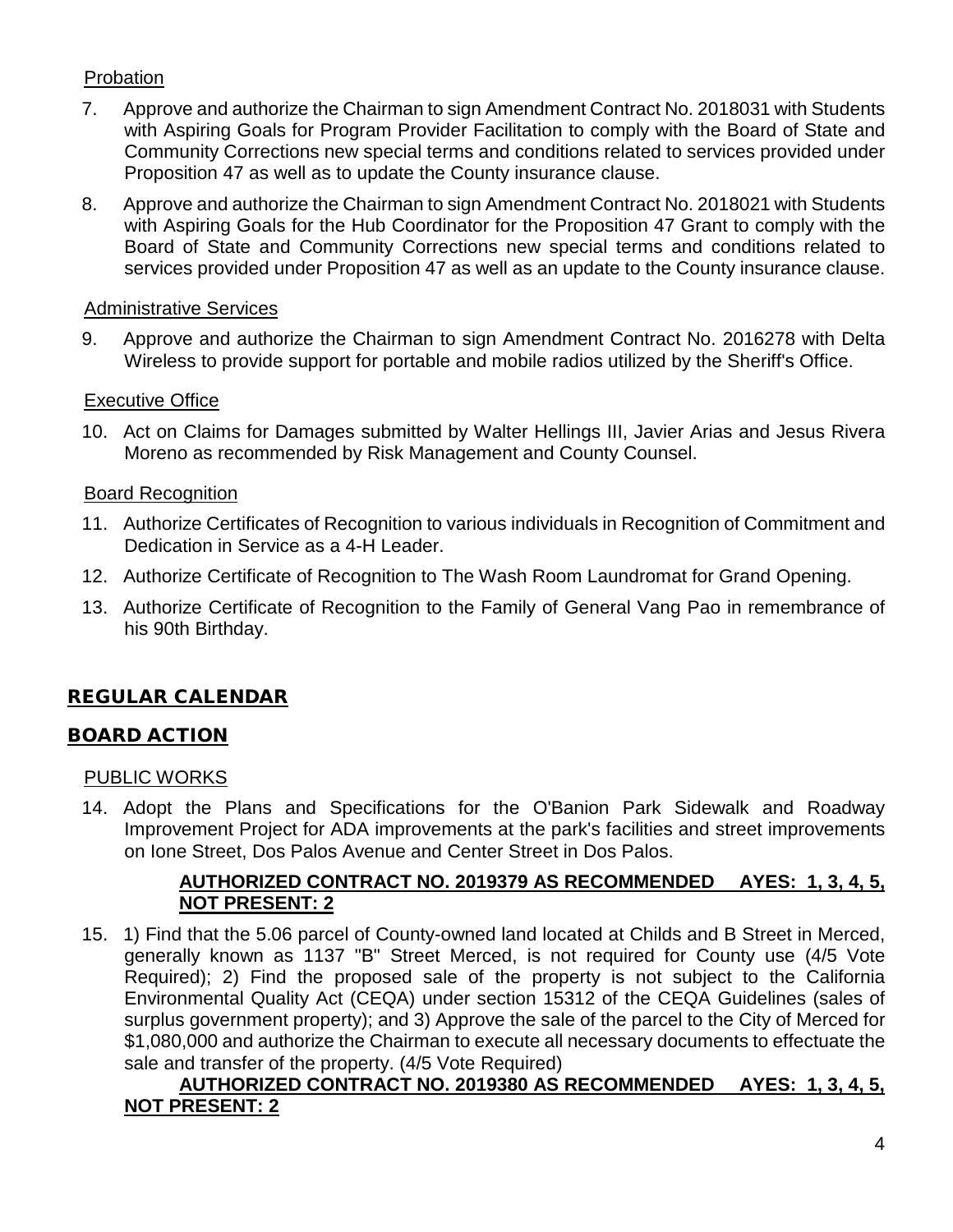16. 1) Approve Federal Service Contract No. 75LX353 with Caltrans to provide the County with \$2,275,000 in federal funding for railroad-highway crossing improvements at the intersection of Winton Way and the Burlington Northern Santa Fe (BNSF) railroad tracks in Winton, Federal Aid Project STPLR-7500(278); and 2) Authorize the Director of Public Works to execute the Service Contract with Caltrans and sign all necessary documents upon review by County Counsel.

## **AUTHORIZED CONTRACT NO. 2019377 AS RECOMMENDED AYES: 1, 3, 4, 5, NOT PRESENT: 2**

17. 1) Approve Federal Service Contract No. 75LX343 with Caltrans to provide the County with \$896,000 in federal funding for railroad-highway crossing improvements at the intersection of Olive Avenue and the Burlington Northern Santa Fe (BNSF) railroad tracks in Winton, Federal Aid Project STPLR-7500(273); and 2) Authorize the Director of Public Works to execute the Service Contract with Caltrans and sign all necessary documents upon review by County Counsel.

## **AUTHORIZED CONTRACT NO. 2019378 AS RECOMMENDED AYES: 1, 3, 4, 5, NOT PRESENT: 2**

## HEALTH

18. Contract with Air Methods for air medical transportation services for an amount not to exceed the Merced County Fee Schedule.

### **AUTHORIZED CONTRACT NO. 2019381 AS RECOMMENDED AYES: 1, 3, 4, 5, NOT PRESENT: 2**

### BEHAVIORAL HEALTH AND RECOVERY SERVICES

19. 1) Rescind the prior action from October 22, 2019, which approved Standard Agreement No. 18-95256 due to incorrect information contained within the contract provided by the Department of Health Care Services; 2) Approve and authorize the Chairman to sign a new Standard Agreement No. 18-95256 including all related contract documents, with corrected information and revised Exhibit B, retroactive for the term of July 1, 2018 to June 30, 2021 with the Department of Health Care Services for the zero dollar Performance Contract; and 3) Adopt the Resolution.

# **PULLED – NO ACTION TAKEN**

### COMMUNITY AND ECONOMIC DEVELOPMENT

20. 1) Approve and authorize the Chairman to sign the Memorandum of Understanding (MOU) with respect to the coordination, cooperation and cost share in the implementation of the Chowchilla Subbasin Groundwater Sustainability Plan, that is between the agencies that comprise the GSAs in the Chowchilla Subbasin; 2) Appoint a primary and alternate representative to the Advisory Committee to administer the MOU; 3) Approve the proposal from David's Engineering to prepare the First Annual Report for the Chowchilla Subbasin GSP at a total cost of \$83,984; and 4) Authorize the County of Merced to fund its proportional share, roughly \$840, of the First Annual Report cost.

# **AUTHORIZED CONTRACT NO. 2019382 AS RECOMMENDED AYES: ALL** *REVIEW BOARD ORDER – SEE PAGE 9*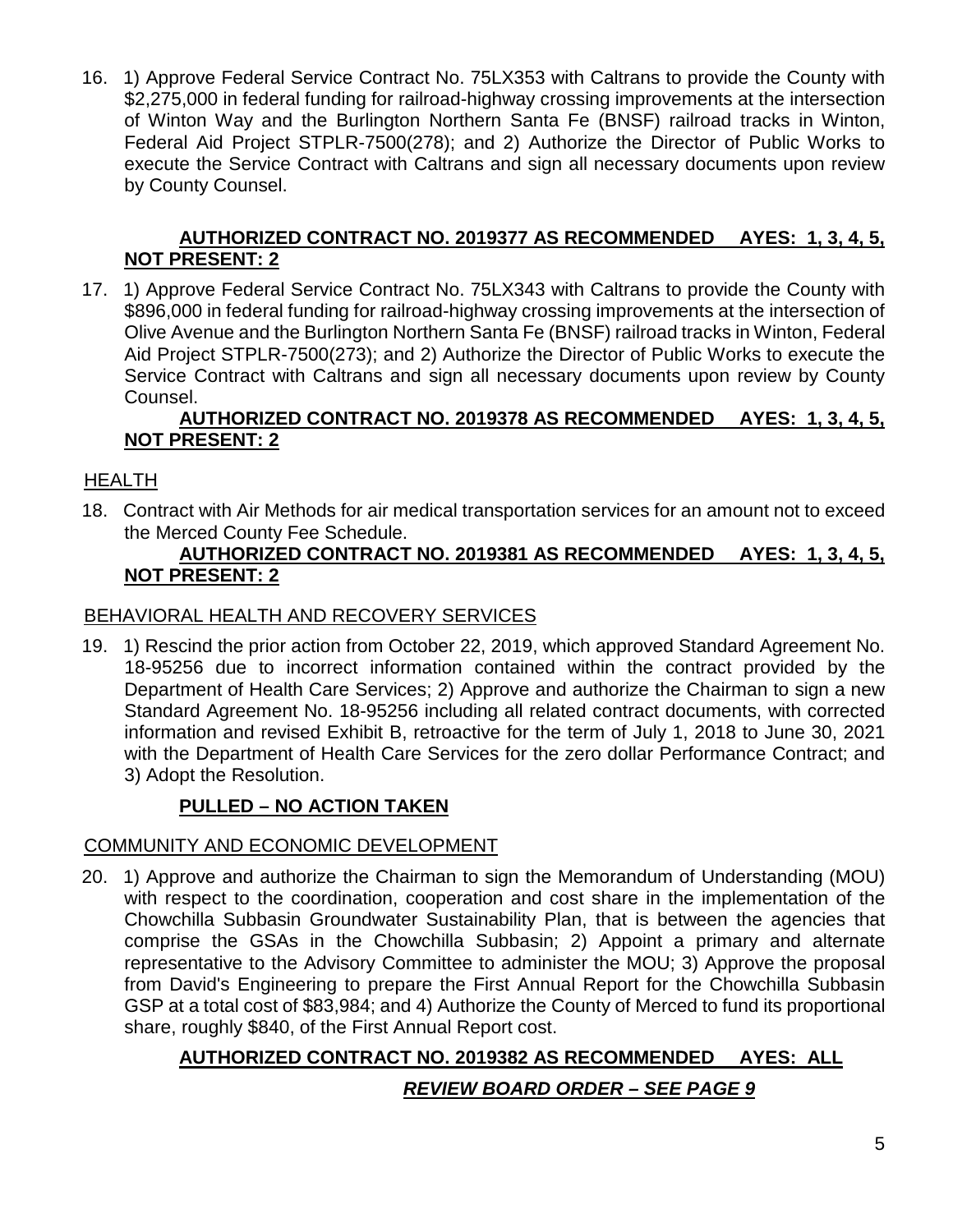21. 1) Simultaneously rescind existing Williamson Act contracts and re-enter into new Williamson Act contracts with the following property owners to reflect new property boundaries resulting from approved property line adjustments: a) Joseph Jensen and Sean Dunagan, Trustees (Williamson Act No. WA2000-0089), b) Curtis J. Jorritsma and Kimberly Clauss Jorritsma (Williamson Act No. WA2000-008 and WA2000-0329), c) Patrick P. Amarante (Williamson Act No. WA2000-0504), d) Carl D. Perry and Julie A. Perry (Williamson Act No. WA2000- 0165); 2) Find that the requirements of Government Code §51257, subdivision (a) have been met; and 3) Authorize the Chairman to sign the new Williamson Act contracts and forward them to the County Recorder.

### **AUTHORIZED CONTRACT NOS. 2019-01WA, 2019-02WA, 2019-03WA AND 2019- 04WA AS RECOMMENDED**

### WORKFORCE INVESTMENT

22. Contract with Merced College to implement a Fast Track Welding Training Cohort.

## **AUTHORIZED CONTRACT NO. 2019383 AS RECOMMENDED AYES: ALL**

23. Contract with San Joaquin County for the reimbursement of regional industry engagement and partnership.

### **AUTHORIZED CONTRACT NO. 2019384 AS RECOMMENDED AYES: ALL**

### **ELECTIONS**

24. 1) Approve to relieve the Elections Department of accountability for Fixed Asset #0055808 Okidata Ballot on Demand Printer; and 2) Approve the Auditor-Controller to remove the item from the Elections Fixed Asset Inventory.

### **APPROVED AS RECOMMENDED AYES: ALL**

### **LIBRARY**

25. 1) Approve submission of applications for the California Library Association New Leaders Program Grant for financial support to attend trainings; 2) Authorize the County Librarian to sign the applications; and 3) Direct the department to return to the Board for approval if awarded this funding.

### **APPROVED AS RECOMMENDED AYES: ALL**

### TREASURER

26. Contract with Professional Credit Services for performing collection services on delinquent accounts.

### **AUTHORIZED CONTRACT NO. 2019385 AS RECOMMENDED AYES: ALL**

### RETIREMENT

27. Pursuant to Government Code Section 31525, approve the amended Merced County Employees' Retirement Association (MCERA) Bylaws as adopted by the MCERA Board on November 21, 2019.

### **APPROVED AS RECOMMENDED AYES: ALL**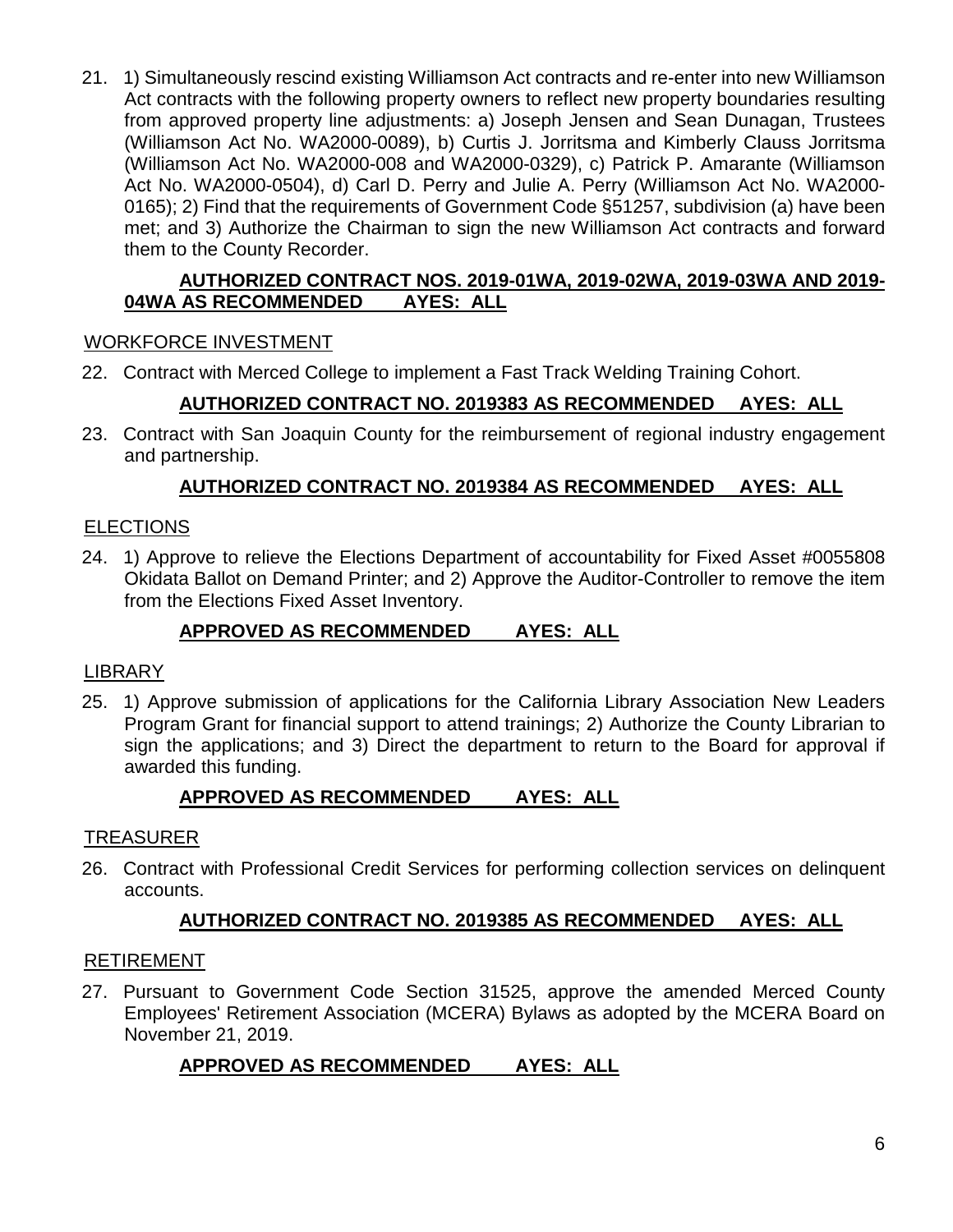### EXECUTIVE OFFICE

28. Approve initiation of an annual Merced County Mission, Vision, and Values (MVV) Awards Program.

# **APPROVED AS RECOMMENDED AYES: ALL**

### *REVIEW BOARD ORDER – SEE PAGES 9 AND 10*

29. 1) Accept the Central California Alliance for Health Planning for Capital Projects Program Grant Agreement #0719-MCDPW-CP in the amount of \$150,000 to be used for planning activities for a Homeless Navigation Center located at the former juvenile hall site, 1411 B Street, Merced; 2) Designate the Director of Public Works to sign the grant agreement and any associated documents; and 3) Approve the related budget transfers. (4/5 Vote Required)

### **AUTHORIZED CONTRACT NO. 2019376 AS RECOMMENDED AYES: ALL**

### BOARD APPOINTMENTS

30. Consider George Allen Cintas for appointment to the Los Banos Cemetery District, until June 7, 2023.

### **APPROVED AS RECOMMENDED AYES: ALL**

### BOARD INFORMATION & POSSIBLE ACTION **ACCEPTED AND PLACED ON FILE AYES: ALL**

- 31. County Executive Office re: Operations Directive for Contracting and Procurement Policy and Procedures (#19-125).
- 32. Community and Economic Development re: Emergency Public Works projects to repair the Generator-Drive Gearbox for Well-12 Pump at Castle pursuant to California Public Contract Code Section 22050.
- 33. Fish and Game Commission re: Notice of Receipt of Petition pursuant to the provisions of Section 2073.3 of the Fish and Game Code, the California Fish and Game Commission, on October 21, 2019, received a petition from the Center for Biological Diversity to list western Joshua tree (Yucca brevifolia) as a threatened species under the California Endangered Species Act.
- 34. Fish and Game Commission re: Notice of Receipt of Petition pursuant to the provisions of Section 2073.3 of the Fish and Game Code, the California Fish and Game Commission, on September 30, 2019, received a petition from Kathleen S. Roche to list Shasta snow-wreath (Neviusia cliftonii) as endangered under the California Endangered Species Act.
- 35. Fish and Game Commission re: Notice of Proposed 90-day Extension of Emergency Regulations. Special order regarding take of Chinook Salmon in Anadromous Waters of the Klamath River Basin Downstream of Iron Gate and Lewiston Dams.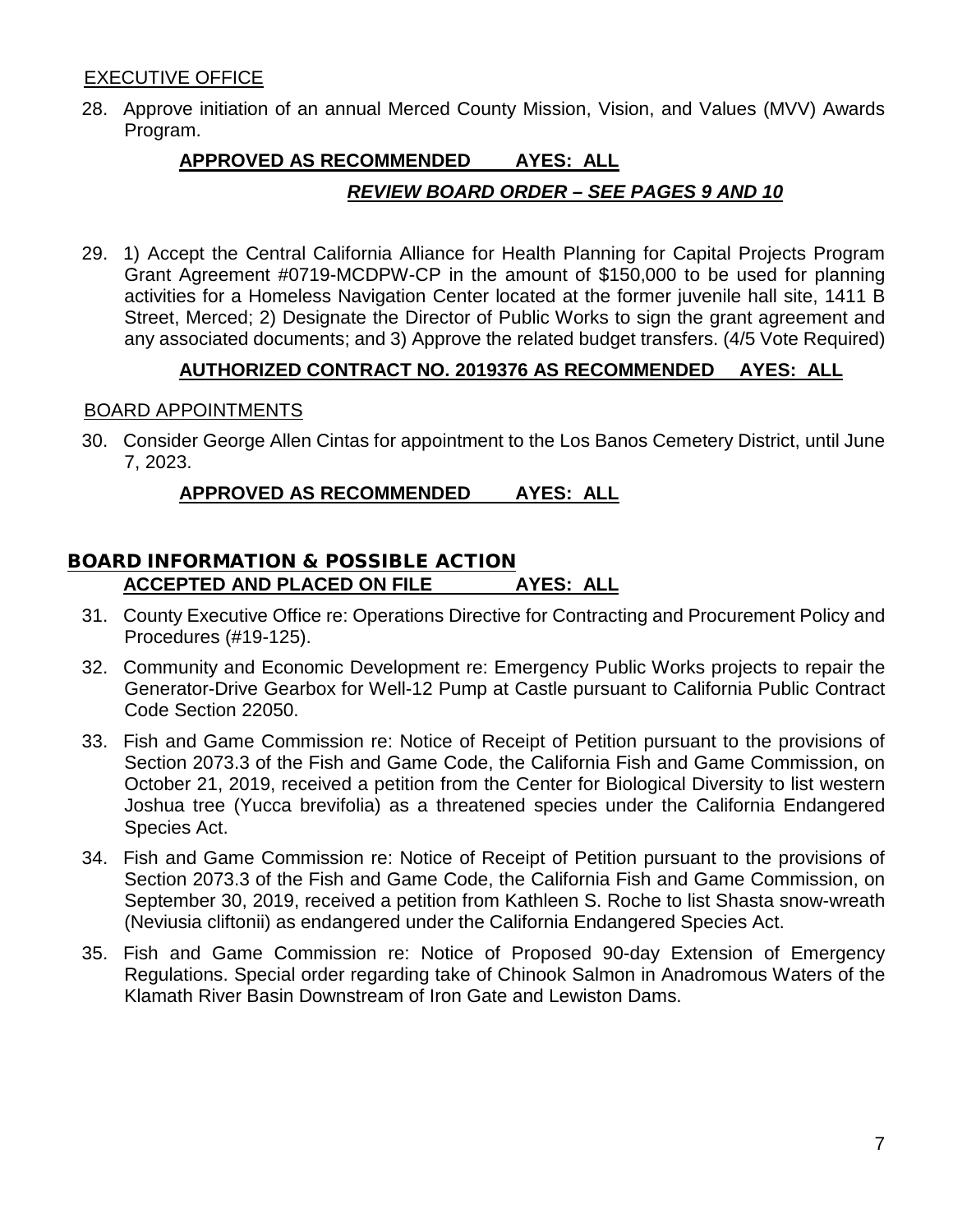**THE BOARD RECESSED TO MEET AS AN IN-HOME SUPPORTIVE SERVICES PUBLIC AUTHORITY AND RECONVENED TO MEET AS A BOARD OF SUPERVISORS**

**THE BOARD ADJOURNED THE MEETING AT 11:45 A.M. UNTIL TUESDAY, JANUARY 14, 2020, AT 10:00 A.M.**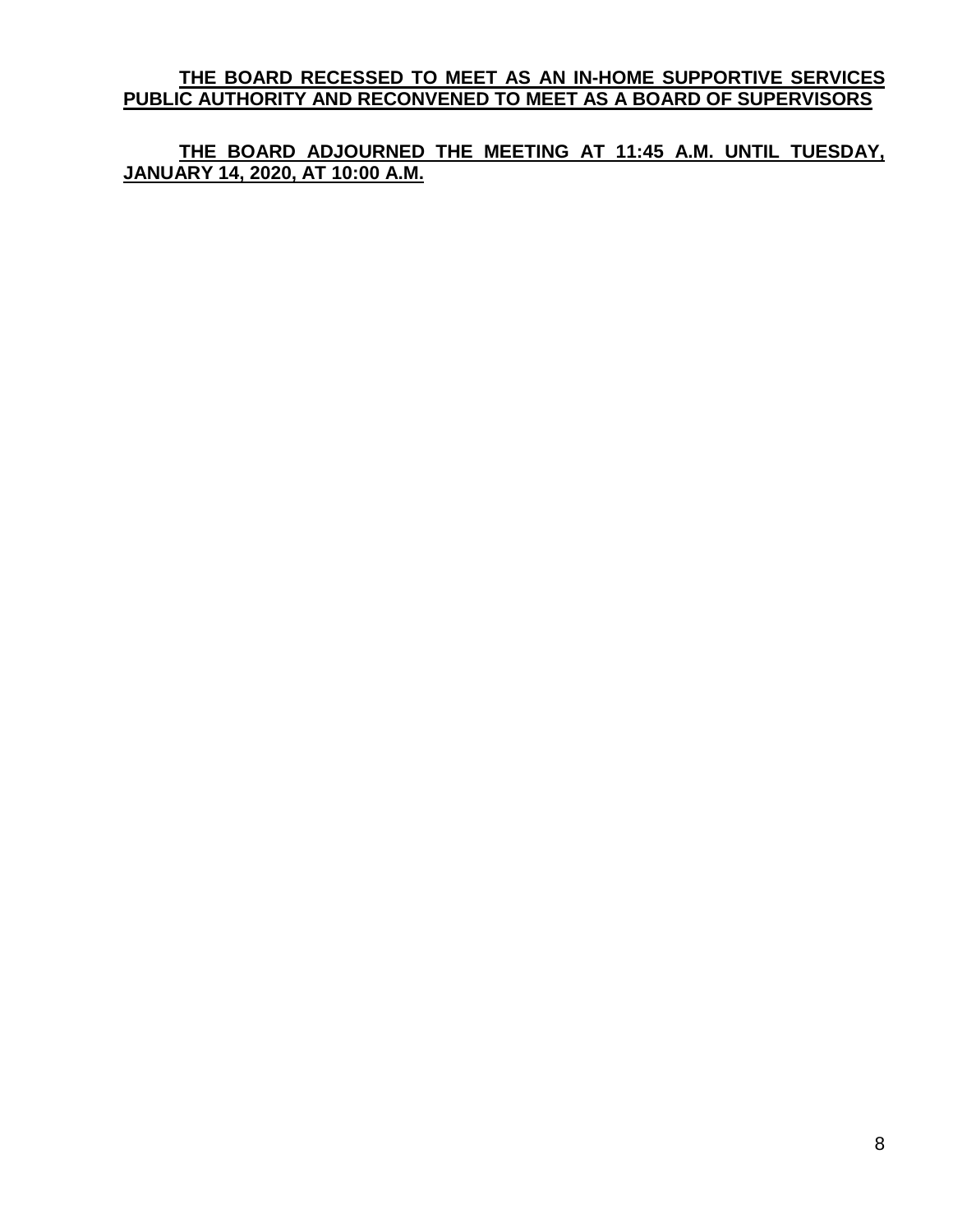### **10:00 A.M. SCHEDULED ITEM**

### **2019-12-17 PUBLIC HEALTH – SECOND READING – PROPOSED ORDINANCE**

The time and date previously scheduled to conduct a second reading to amend Ordinance No. 1950 – Health Department Fees.

Upon motion of Supervisor Silveira, seconded by Supervisor McDaniel, duly carried, the Board waives further reading of the proposed ordinance. Upon motion of Supervisor Silveira, seconded by Supervisor McDaniel, duly carried, the Board adopts Ordinance No. 1985, amending the Health Department Fee Ordinance, by adopting or changing fees set for Health Services performed by the Health Officer of Merced County (Amends Ordinance No. 1950, 1933, 1863 and 1847 and Title 9 General Health and Safety, Chapter 9.49). Ayes: Pareira, Espinoza, Lor, McDaniel, Silveira

**ACTION ITEM NO. 20**

### **2019-12-17 COMMUNITY AND ECONOMIC DEVELOPMENT**

The Clerk announces item authorizing the Chairman to sign the Memorandum of Understanding (MOU) with respect to the coordination, cooperation and cost share in the implementation of the Chowchilla Subbasin Groundwater Sustainability Plan, that is between the agencies that comprise the GSAs in the Chowchilla Subbasin; appoint a primary and alternate representative to the Advisory Committee to administer the MOU; approve the proposal from David's Engineering to prepare the First Annual Report for the Chowchilla Subbasin GSP at a total cost of \$83,984; and authorize the County of Merced to fund its proportional share, roughly \$840, of the First Annual Report cost is before the Board for consideration.

Upon motion of Supervisor Silveira, seconded by Supervisor McDaniel, duly carried, the Board authorizes Contract No. 2019382 for Memorandum of Understanding with respect to the coordination, cooperation and cost sharing in the implementation of the Chowchilla Subbasin Groundwater Sustainability Plan; and appoints Supervisor Espinoza as the primary representative and Supervisor Pareira as the alternate representative to the Advisory Committee to administer the MOU; approves the proposal from David's Engineering to prepare the First Annual Report for the Chowchilla Subbasin GSP at a total cost of \$83,984; and authorizes the County of Merced to fund its proportional share, roughly \$840, of the First Annual Report cost. Ayes: Pareira, Espinoza, Lor, McDaniel, Silveira

# **ACTION ITEM NO. 28**

### **2019-12-17 EXECUTIVE OFFICE**

The Clerk announces an item to approve initiation of an annual Merced County Mission, Vision, and Values (MVV) Awards Program is before the Board for consideration.

Alexandra Pierce, Deputy County Executive Officer gives an update on the Merced County Mission, Vision, and Values (MVV) Awards Program.

Supervisor Pareira thanks Ms. Pierce for putting together this program, talks about the Merced County Mission, Vision, and Values (MVV) Awards Program and those who helped to inspire the program.